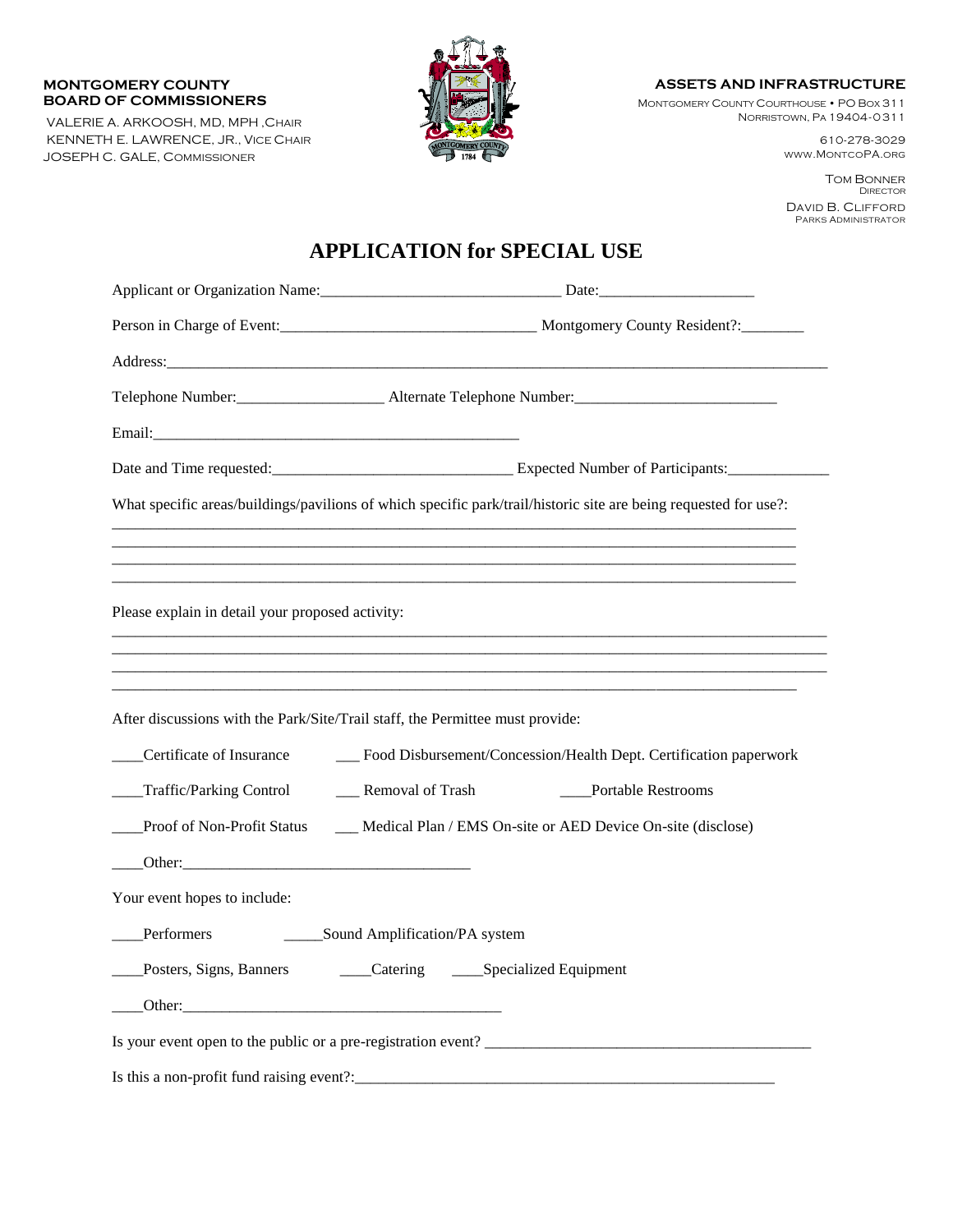Are you expecting any media/photographers at this event?:\_\_\_\_\_\_\_\_\_\_\_\_\_\_\_\_\_\_\_\_\_\_\_ If "yes", please give some additional details:\_\_\_\_\_\_\_\_\_\_\_\_\_\_\_\_\_\_\_\_\_\_\_\_\_\_\_\_\_\_\_\_\_\_\_\_\_\_\_\_\_\_\_\_\_\_\_\_

\_\_\_\_\_\_\_\_\_\_\_\_\_\_\_\_\_\_\_\_\_\_\_\_\_\_\_\_\_\_\_\_\_\_\_\_\_\_\_\_\_\_\_\_\_\_\_\_\_\_\_\_\_\_\_\_\_\_\_\_\_\_\_\_\_\_\_\_\_\_\_\_\_\_\_\_\_\_\_\_\_\_\_\_

Additional Information/Comment:

|                                                     | Please sign and date the statement below. An original signature is required for processing of your request.          |
|-----------------------------------------------------|----------------------------------------------------------------------------------------------------------------------|
|                                                     | This agreement between _________________________hereinafter called the permittee and the Montgomery                  |
|                                                     | County Division of Parks, Trails & Historic Sites is as follows: Whereas the permittee does hereby remise, release   |
|                                                     | and forever discharge Montgomery County, its servants, agents, successors and assigns from any and all liability of  |
|                                                     | any nature and/or any and all actions and cause of action, suit, debts, dues, accounts, bonds, covenants, contracts, |
|                                                     | agreements, judgments, claims and demands of whatsoever nature in law of inequity arising from or due to the use     |
|                                                     | of a Montgomery County property. The permittee also agrees to indemnify, defend and hold harmless the                |
|                                                     | Parks, Trails & Historic Sites' Division, the County of Montgomery, its agents, employees, servants, successors and  |
|                                                     | assigns from any and all claims and losses accruing or resulting to any person, firms or corporations in connection  |
|                                                     | with the usage of the above listed premises. I have read and will be responsible for ensuring that the               |
| procedures, rules and regulations will be followed. |                                                                                                                      |

 $\overline{a}$  , and the state of the state of the state of the state of the state of the state of the state of the state of the state of the state of the state of the state of the state of the state of the state of the state o

| Date: |  |
|-------|--|
|-------|--|

Date: \_\_\_\_\_\_\_\_\_\_\_\_\_\_\_\_\_ Permittee Signature: \_\_\_\_\_\_\_\_\_\_\_\_\_\_\_\_\_\_\_\_\_\_\_

Print Name: \_\_\_\_\_\_\_\_\_\_\_\_\_\_\_\_\_\_\_\_\_\_\_\_\_\_\_\_\_\_

**Please print, complete and return this form with all needed documentation and fee to the proposed location of the event.**

| <b>SPECIAL ACTIVITIES/ORGANIZED GROUP FEES (Run/Walks, Fundraisers, Sports Field Use, etc.)</b> |               |              |  |  |
|-------------------------------------------------------------------------------------------------|---------------|--------------|--|--|
|                                                                                                 | Resident      | Non-resident |  |  |
| <b>Short Term Assembly Fee</b>                                                                  | $$20/$ period | \$20/period  |  |  |
| (90 minutes or less, 50 person max, applies to field use at Lower Perkiomen Valley Park ONLY)   |               |              |  |  |
| <b>Small-scale</b>                                                                              | \$100/day     | \$150/day    |  |  |
| $20-100$ persons                                                                                |               |              |  |  |
| Moderate-scale                                                                                  | \$200/day     | \$250/day    |  |  |
| $101-250$ persons                                                                               |               |              |  |  |
| Large-scale                                                                                     | \$500/day     | \$550/day    |  |  |
| $251-500$ persons                                                                               |               |              |  |  |
| Major-scale                                                                                     | \$1,000/day   | \$2,500/day  |  |  |
| $500 + persons$                                                                                 |               |              |  |  |

NOT ALL LOCATIONS CAN HOST LARGE-SCALE AND MAJOR-SCALE EVENTS! If site requires applicant to provide additional restrooms or other amenity, rental party will directly pay for such required services. Pavilion costs are additional to the activity fees above if a pavilion is required. Use of tents (larger than 10' x 20') are an additional fee of \$1,000 per day.

| <b>OFFICE USE ONLY</b>        |                                                      |  |  |  |
|-------------------------------|------------------------------------------------------|--|--|--|
|                               | Complete Application: Y or N                         |  |  |  |
|                               | Fee: $\qquad \qquad \text{Collected:} \qquad \qquad$ |  |  |  |
|                               | Balance Due:                                         |  |  |  |
| Security Deposit: ___________ |                                                      |  |  |  |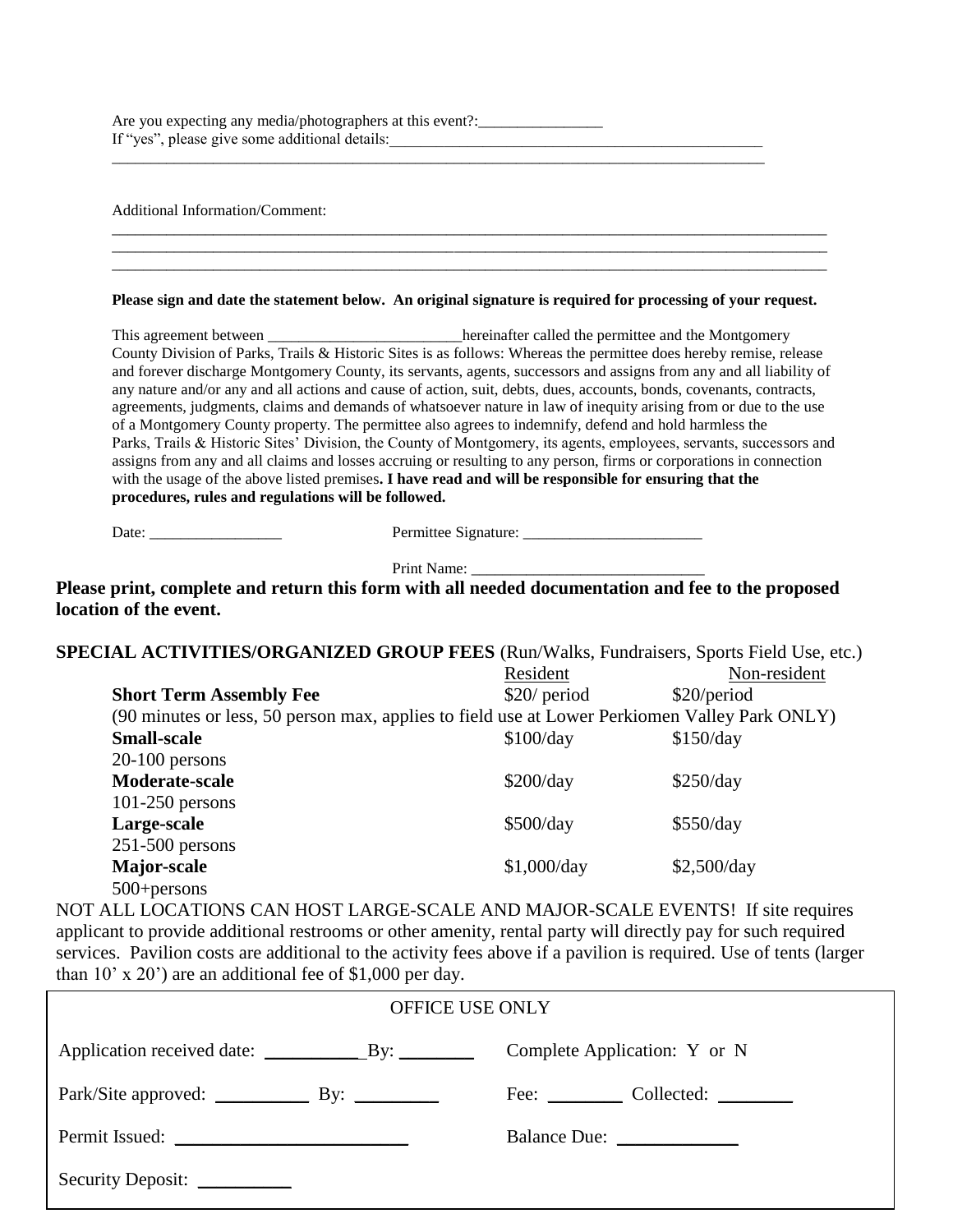## **Montgomery County Parks, Trails & Historic Sites Special Use Permit Application**

### **Policy**

Individuals and/or organizations must apply for a Special Use Permit or other appropriate permit to utilize a park, heritage facility or regional trail.

Special Permit conditions exist to safely control and properly direct the activities permitted in the Parks, Trails & Historic Sites' system.

These activities include (but are not limited to): use of trails for runs/walks/bike-a-thons; wedding ceremonies/photographs; reserved use of picnic pavilions/areas; organized gatherings; placement of geocache containers. When in doubt, persons should contact the appropriate park or site to inquire whether a permit is needed.

The Division of Parks, Trails & Historic Sites reserves the right to refuse any application or revoke any permit issued for any use determined to be in conflict with the Division/County purpose or in violation of rules & regulations set forth by County Commissioners.

Division/County sponsored events take precedence over events scheduled by outside parties. Applications are accepted and processed on a first-come, first-served basis. **Applications must be received a minimum of thirty (30) days in advance of the activity.** 

## *Fundraising*

The use of a park, heritage facility or region trail for the raising of funds for profit is strictly prohibited. Non-profit organizations and individuals operating a program or function that requires the implementation of a fee or donation must collect such fees/donations prior to the scheduled event. Non-profit organizations must provide proof of their non-profit tax status (an IRS letter) attached to their application.

### *Vendors on site*

An individual or organization may utilize food/beverage vendors and charge appropriate fees for such food/beverage as long as the use of the vendor is directly related to and is providing a service function to the special permit activities of the day. Any food/beverage vendors will supply the necessary insurance documents, as well as health department certificates.

### *Items required by permittee*

Permittee (applicant) will be required to submit a completed application, proof of non-profit status (if applicable), proof of insurance, damage deposit and rental fee (as applicable) and take care of any additional permits or fees required (i.e., health department food vendor licensing) as well as payment for any additional equipment needed (dumpster, port-a-johns, etc.).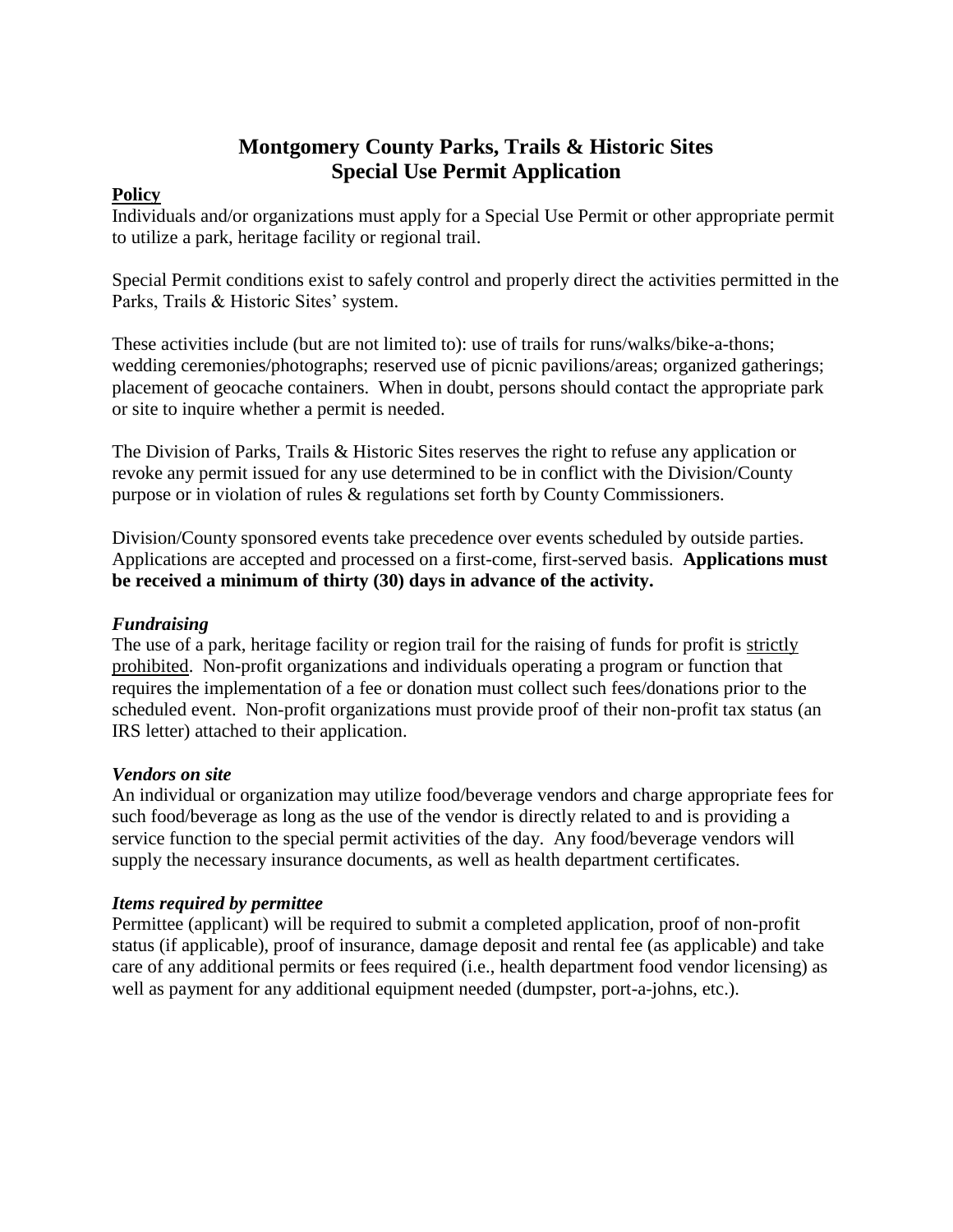#### **Special Use Permit – Conditions**

- 1. All applications for special use of Parks/Sties/Trails shall be returned to the County location that you are requesting.
- 2. Applications are not guaranteed until a permit is issued. Applicants may not publicize event prior to receiving approved permit.
- 3. All activities on Parks, Trails & Historic Sites' property are subject to the Rules and Regulations in place at subject property. Failure to comply with the Rules and Regulations may result in a revocation of an issued permit and/or refusal to issue future permits to permittee or groups associated with activities resulting from the issuance of any permit.
- 4. Permit fees are non-refundable and permits are non-transferable (to future dates or other user groups). Cancellations must be reported promptly.
- 5. The permittee shall be required to submit proof of liability insurance in the minimum amounts of \$1,000,000 property damage and \$1,000,000 bodily injury. The Certificate of Insurance shall name the *County of Montgomery* as an additional insured. The County reserves the right to require additional coverage amounts depending upon the nature and extent of the activity. The County reserves the right to add parties as additional insured.
- 6. Permittee will neither allow, nor engage in, any discriminatory practices or policies regarding race, creed, sex, sexual orientation, age, or national origin. permittee shall comply with all applicable local, state or federal laws, rules or regulations, and obtain all necessary permits and licenses, in exercising the rights granted under this permit including but not limited to, ASCAP, BMI, SESAC and similar performance licenses, required for the use of copyrighted or licensed material in connection with the event or activity, or otherwise required in connection with the use of the facility for the event or activity.
- 7. Permittee agrees to assume all legal liabilities for accidents, injuries or any other type of incident, and shall hold neither the County, nor any of its employees, agents, or representatives liable for any resulting claims/lawsuits. Permittee agrees to indemnify, defend and hold the County and its employees, officers, agents and representatives harmless from any claim, act or proceeding related to or based upon permittee entrance, presence, activities and/or use of the property. Permittee agrees to release, waive and forever discharge the County, its employees, officers, agents and representatives from any and all manner of claims, actions or causes of action, suits, or demands whatsoever, in law or in equity, which it may have against the County, its employees, officers, agents and representatives, in and/or on the property, or in any way connected to or arising from its presence and/or activities at the property.
- 8. The permittee is responsible for making all necessary contacts and arrangements with, and any requirement payments to, any other local agencies to secure required inspections, permits, licenses, services, etc. (For health inspections, food disbursement permits, fire code regulations, parade permits, electrical codes, set-up, construction or maintenance of equipment, etc.).
- 9. The permittee is required to comply with all applicable local, state and federal laws, ordinances, regulations, codes, permits requirements as well as Park/Site/Trail regulations.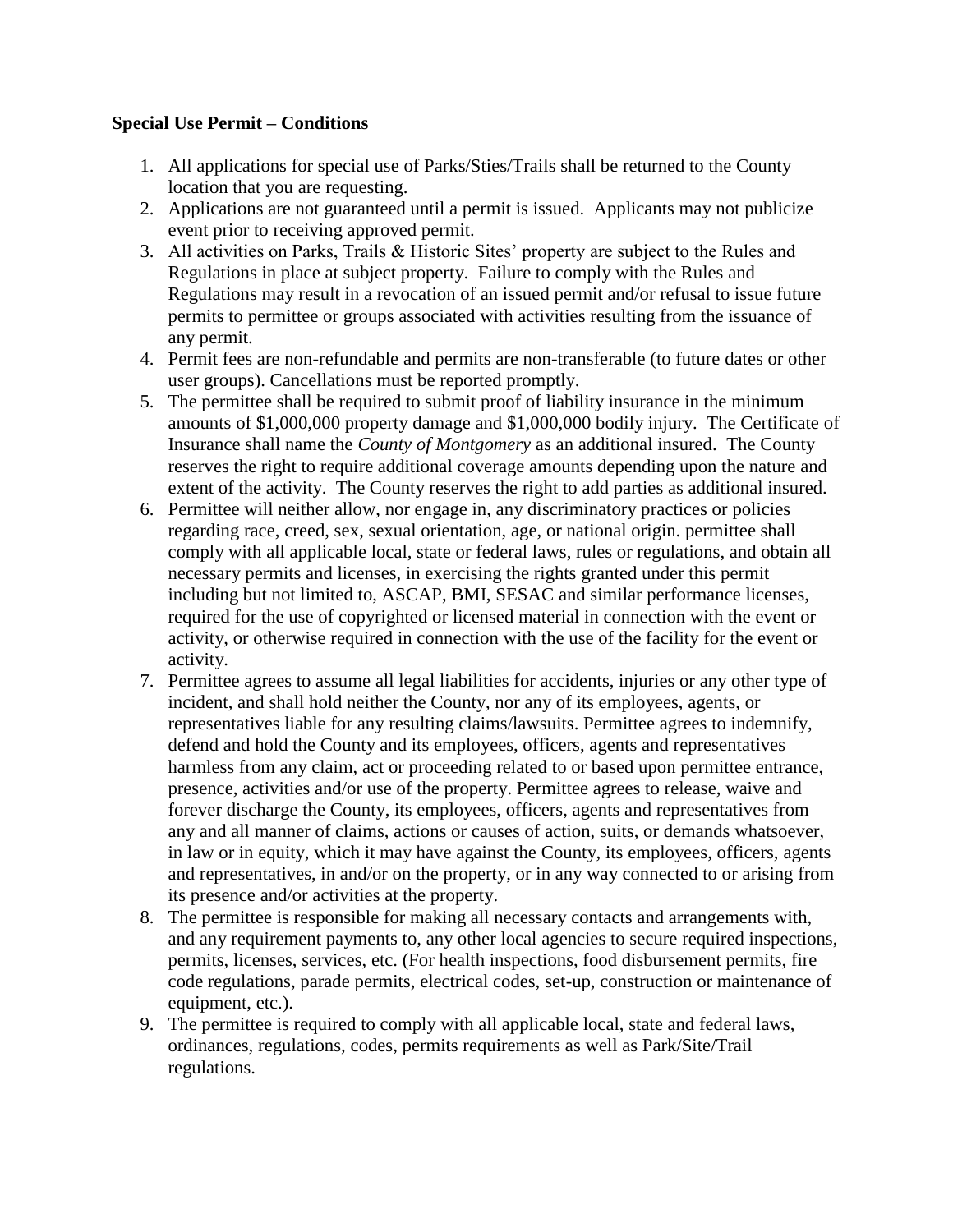- **10.** The permit is only for the use of the specific area and time period designated. It does not grant permission for activities for other areas within or outside of the Park/Site/Trail. Park buildings, facilities and grounds will not be open to the permittee until the time(s) approved on the permit form. **Parks/Sites/Trails will not take reservations for "rain dates" for special use events.**
- 11. Issuance of a permit does NOT guarantee exclusive use of an area of Park/Site/Trail (pavilions and some buildings excepted unless specifically stated). The area for which the permit is issued will remain open to the public during park visiting hours. No area of the Park/Site/Trail may be fenced, blocked or otherwise made inaccessible to the general public.
- 12. Public restroom facilities are limited or unavailable in some areas. The permittee may be required to provide portable restroom facilities as a condition of the permit. Location of portable restroom facilities as well as arrival and pick up dates must be discussed with the Park/Site/Trail in advance. Any public restroom access/use may not be restricted as part of the permit.
- 13. Public address system and sound amplification equipment are allowed with PRIOR permission/approval and noted on the permit. If approved, audio amplification may not interfere with any visitor activities. Park/Site staff shall have full discretion to determine the appropriate volume for any amplification equipment. PA systems are not allowed on the Trails.
- 14. Food concessionaire vendors will be allowed as long as the vendor is providing a direct service function to the permittee's activities. Operation of a food concession requires advance written approval of the Division of Parks, Trails & Historic Sites as well as the Department of Health. NO ELECTRICITY is provided by the Park/Site for vendors. Electric/power needs are the responsibility of the permittee.
- 15. The Division of Parks, Trails & Historic Sites reserves the right to require certain supporting services such as, but not limited to, security or traffic control for some events. This will be contracted for and paid for directly by the permittee.
- 16. The Division of Parks, Trails & Historic Sites does not supply personnel for set up, maintenance or clean-up for events, nor does it supply equipment for permitted event use (i.e., water hose, electric cords, fencing). It is the permittee's responsibility to either contract for such services or use their own personnel and equipment. Please note contracted service providers must be coordinated with the Region Manager and supply proof of liability insurance.
- 17. Permittee is responsible for all cleanup of the area both during and after the event. The permittee is responsible for the removal of all trash, litter and debris from the area assigned for the permit, including that generated by caterers, vendors, or any other individual or organization involved with the event. The permittee will make arrangements to have trash and other materials removed from the Park/Site/Trail periodically during the event to prevent any unsightly accumulation of such materials. All trash and other materials will be removed from the premises immediately after the conclusion of the event.
- 18. The area(s) used by the permittee must be left in the same condition as prior to the beginning of the event. Additionally, special care must be taken to prevent damage to Park/Site/Trail resources, especially during loading and unloading and set-up/take-down activities. Any damages or failure to restore the site may be assessed fees and may result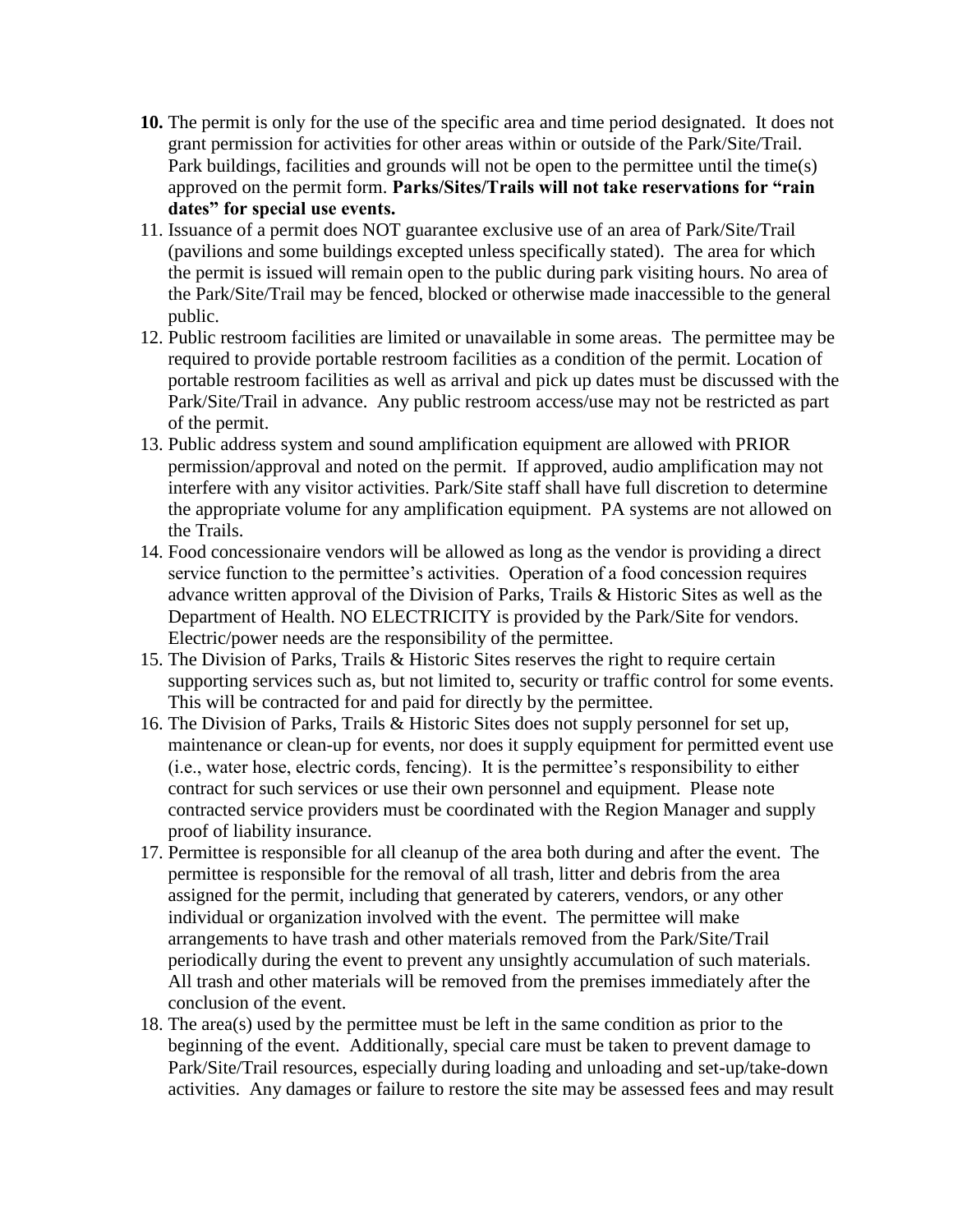in additional fees the County or Division of Parks, Trails & Historic Sites refusal to issue future permits to permittee or groups associated with activities resulting from the issuance of any permit.

- 19. Permittee, including any individual applicants as well as groups represented by applicants, agree to provide full restitution to the County and/or Division of Parks, Trails & Historic Sites for any damages, thefts, losses or costs to the County and/or Division of Parks, Trails & Historic Sites that may occur during the permitted activity including, but not limited to, restitution for damage to any property, costs associated with security or clean-up, as well as any restorative work necessary as a result of permittee's activities. A monetary security deposit may be required at the discretion of the Division of Parks, Trails & Historic Sites.
- 20. The Division of Parks, Trails & Historic Sites shall not responsible for anything left or stored on facility grounds by permittee or anyone engaging in the activities resulting from the issuance of the requested permit.
- 21. The person named to be in charge of the event on-site on the application must have full authority to make decisions about the event and must remain on-site at all times during the event. He/she shall be responsible for any and all individuals, groups, vendors and contractors involved with the permit. Permittee are required to keep permit available for viewing on demand during use of the subject property.
- 22. The permittee and all participating parties will immediately comply with any directions and requests made during the event, as well as before and after, by Division personnel. Division personnel at the site are not assigned to an event but work for a region. They are not under the direction of anyone associated with the event but rather under the authority of their Parks, Trails & Historic Sites supervisor.
- 23. If an event requires electrical power prior special arrangements must be made. The permittee must supply generators, cables and/or extension cords as well as plastic matting to cover them. All electrical connections must be in compliance with local electrical codes and inspected and approved by Division personnel. The Division reserves the right to require an inspection by certified electricians (at the permittee's expense) if the situation warrants such precautions.
- 24. No smoking will be permitted in any building, near trash receptacles or close to any other location deemed hazardous..
- 25. The use or possession of alcoholic beverages on County property is forbidden.
- 26. The permittee may not install equipment or make alterations or adjustments to existing equipment or facilities.
- 27. Only with prior written approval (wording and location) from the Park/Trail/Site will banners, signs, pennants, posters, etc. be allowed. Temporary signs, if permitted, are the full responsibility of the permittee for installation and removal. Signs places on Trails must be off the County easements and permission procured by the land owner. No signs may be placed more than 24 hours in advance of the activity. No spray painting on any surface is allowed.
- 28. Department staff may take action deemed necessary to preserve order and protect County property due to weather conditions. Such action, however, does NOT relieve the permittee of his/her responsibilities.
- 29. Organizations utilizing park facilities under a special permit will have control of those who may be admitted to the activity, but not of the site as a whole. Site, building, play